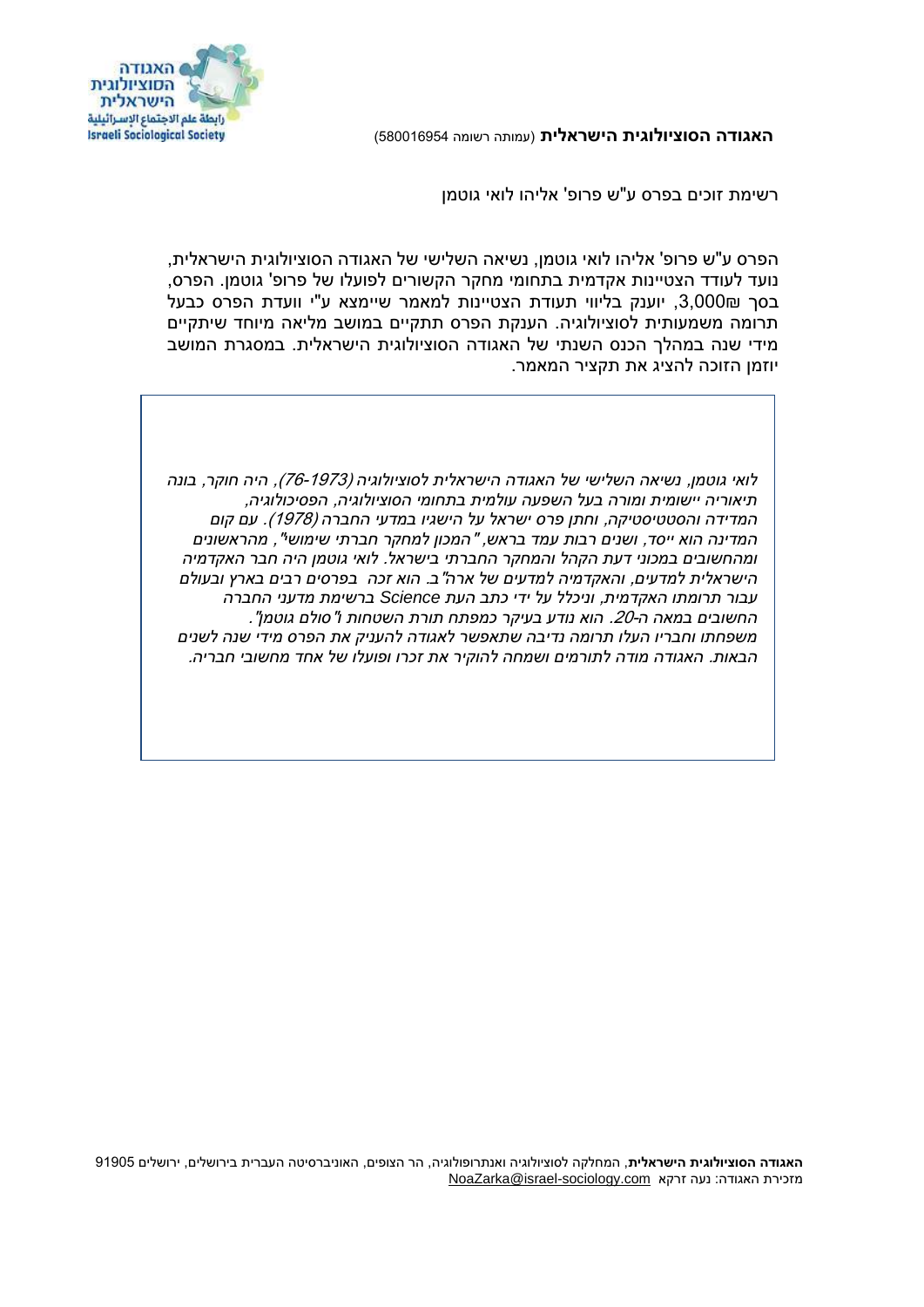

## **הזוכות בשנת 2022**

זוכות הפרס – שיר קולר ופרופ' אנסטסיה גורודזייסקי

Caller, S. & Gorodzeisky, A. (2021). Racist views in contemporary European societies. *Ethnic and Racial Studies*. [https://doi.org/10.1080/01419870.2021.1952289.](https://doi.org/10.1080/01419870.2021.1952289)

## Abstract:

This attitudinal study examines racism – conceptualized as a general belief in a hierarchical order of racial/ethnic groups – from a comparative crossnational perspective. The study develops theoretical arguments regarding individual and country-level explanations of racist views and tests them using ESS data. It demonstrates that racist views are not rare in Europe, yet their extent varies substantially across countries. In societies with lower levels of social cohesion, citizens are more likely to adopt racist views, as compared to societies with higher levels of social cohesion. Although a country's economic inequality is not associated with the prevalence of racist views, inequality does seem to condition the impact of gender on such views. In more economically unequal countries, the gender gap in racist views – where men express higher levels of racist views – is greater than in more economically equal countries. No association between ethnic diversity and levels of racist views was found.

## הוקרה מיוחדת מטעם ועדת הפרס - טלי אהרוני ופרופ' קרן טננבוים-וינבלט

Aharoni, T., Tenenboim-Weinblatt, K., Baden, C., & Overbeck, M. (2022). Dynamics of (dis)trust between the news media and their audience: The case of the April 2019 Israeli exit polls. *Journalism, 23*(2), 337–353. [https://doi.org/10.1177/1464884920978105.](https://doi.org/10.1177/1464884920978105)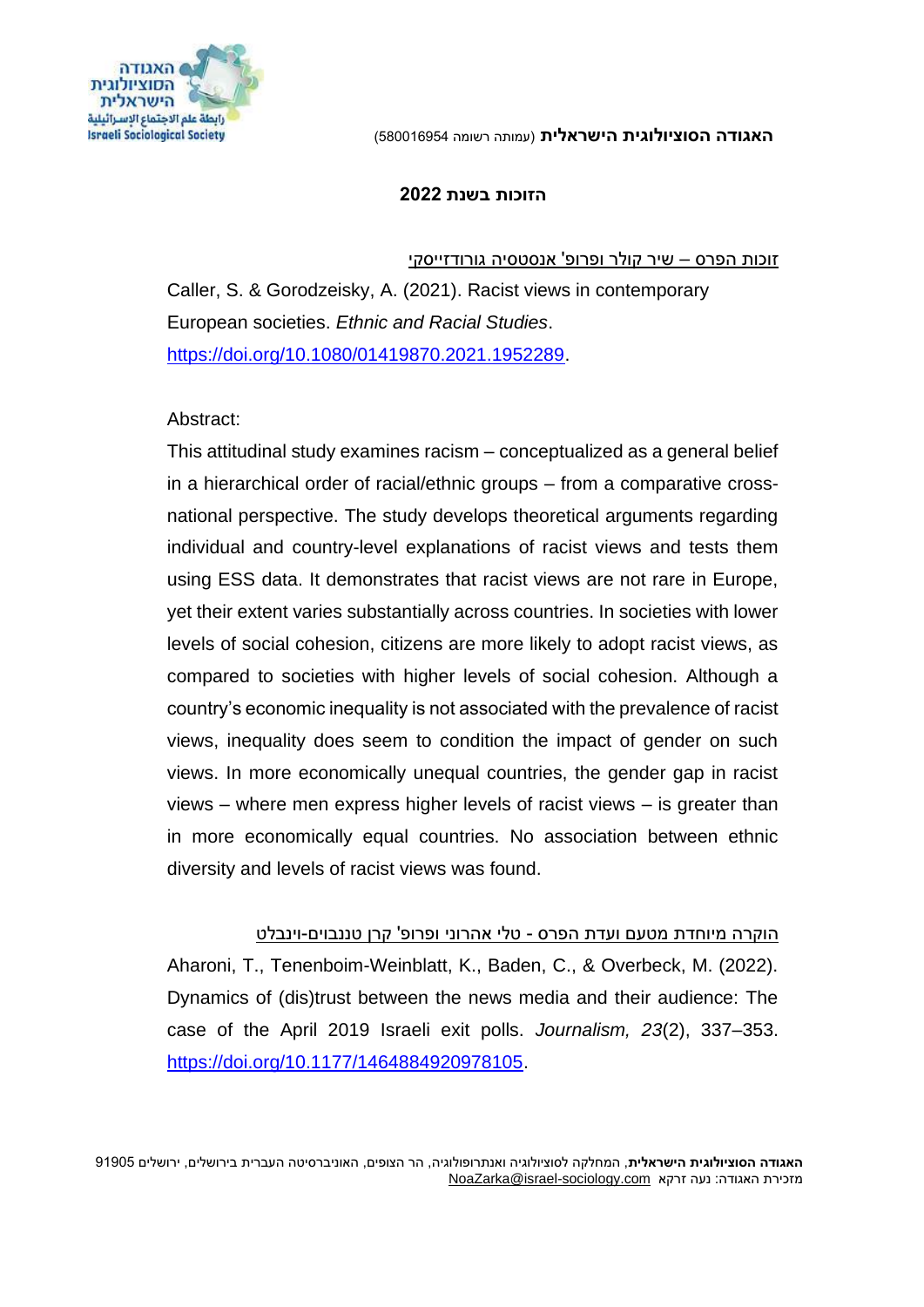

### Abstract:

This paper explores the dynamics of (dis)trust among experts, journalists, and audiences through the case study of an inaccurate exit poll aired on a leading Israeli television channel. It combines empirical data from the Israeli April 2019 elections with a conceptual view of exit polls as both sources of information and national rituals to address public discourse on the polls and its underlying suspicions. A multi-method approach yielded a corpus consisting of focus groups with citizens, in-depth semi-structured interviews with journalists, pollsters and experts, and qualitative textual analysis of news reports. Using inductive-qualitative analysis, we identified three types of public narratives, each casting blame for the erroneous exit poll projection on a different type of actor. The statistical and biased-media narratives tally with declining trust in the news media and assume misbehavior by pollsters and news creators respectively. The deception narrative, on the other hand, suggests that right-wing voters systematically sabotaged the exit poll projections. By extending trust beyond journalistic information, this narrative foregrounds the cultural meaning of election night rituals. Taken together, the narratives found in this study delineate (dis)trust as an interplay of active participants in the creation, reception, and interpretation of news. Our findings thus touch upon key attitudes towards both media and democracy and have implications for further studies on collective rituals and information evaluations in an era of eroding trust.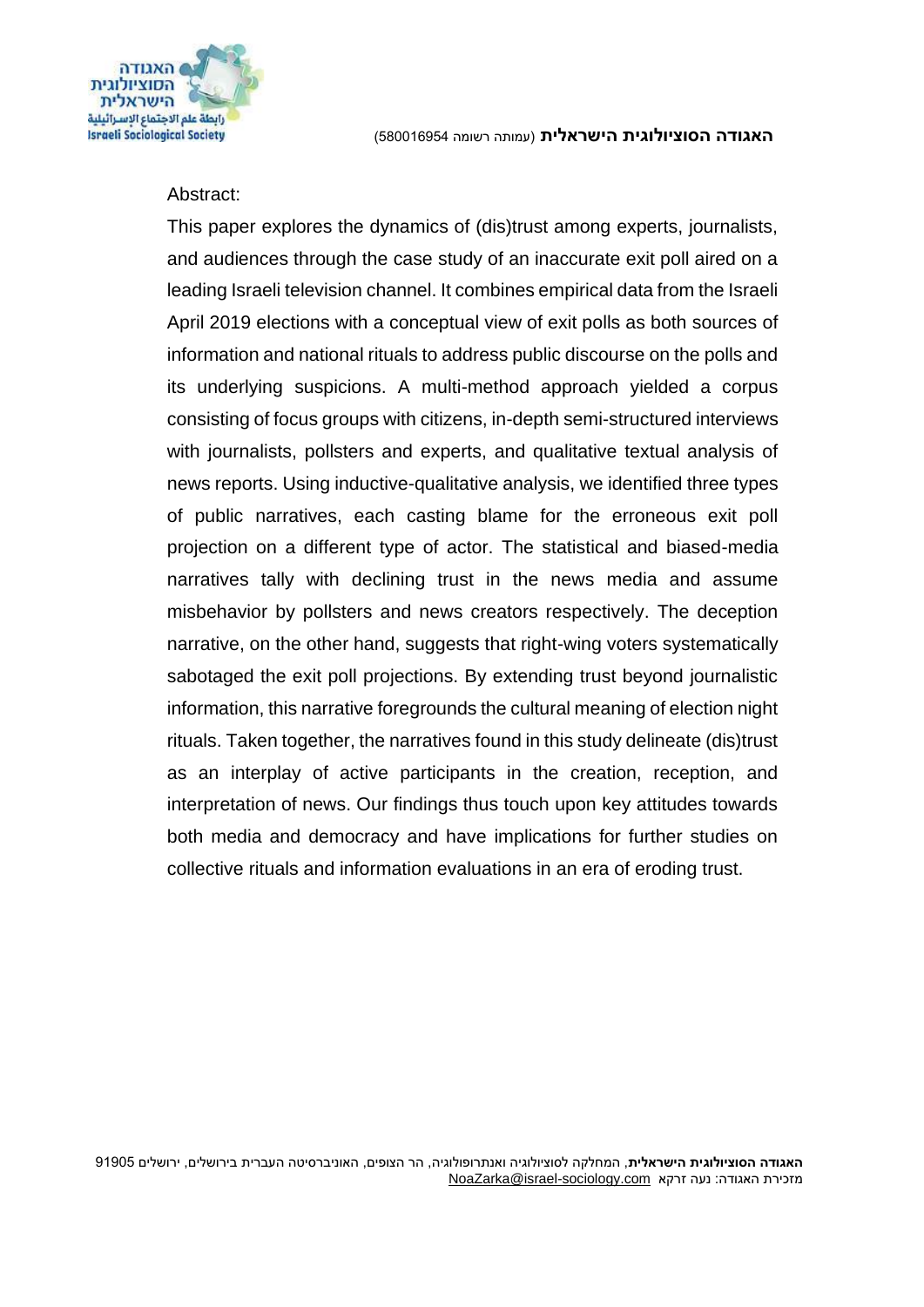

### **הזוכים בשנת 2021**

שני מקומות ראשונים: תאיר קרזי- פרסלר וארז מגור מקום ראשון- תאיר קרזי- פרסלר

Tair Karazi-Presler. 2020. Note Passing as Gendered Practices of Public Ambiguity in a Hyper-Masculine Organization. *Gender, Work & Organization*.

This article explores a surprising and seemingly mundane organizational practice: passing notes during professional meetings. Based on 34 in-depth interviews with women in a hyper-masculine organization — the Israeli military — this study focuses on what I term gendered practices of public ambiguity. It demonstrates how these practices shed light on three interrelated paths to power at work: (i) practices of public intimacy between men; (ii) practices of women's degradation by men; and (iii) practices of recognition claims by women. The tension between the publicity inherent in the routine passing of notes and the ambiguity of their contents calls for a more nuanced theorization of gendered power practices, which transcends the accepted dichotomy of doing and undoing gender, reproducing or challenging the symbolic gender order. The findings show that gendered micro‐practices can become polysemic symbolic spaces in which women redirect the flow of power, if only temporarily and locally, and turn it into a multidirectional and multi-agentic resource. The conceptual contribution of these findings is discussed in terms of the positioning of women in hyper-masculine environments as pragmatic subjects who (re‐)construct mechanisms of power out of the restricted repertoire available to them.

#### מקום ראשון- ארז מגור

Erez Maggor. 2020. The Politics of Innovation Policy: Building Israel's Neo-developmental State. *Politics & Society*.

This article contributes to an emerging literature on the "neo" or "entrepreneurial" developmental state that emphasizes the role of innovation policy in promoting the structural transformation of industry. It finds further evidence that supports this approach and advances it by making two unique contributions. First, it highlights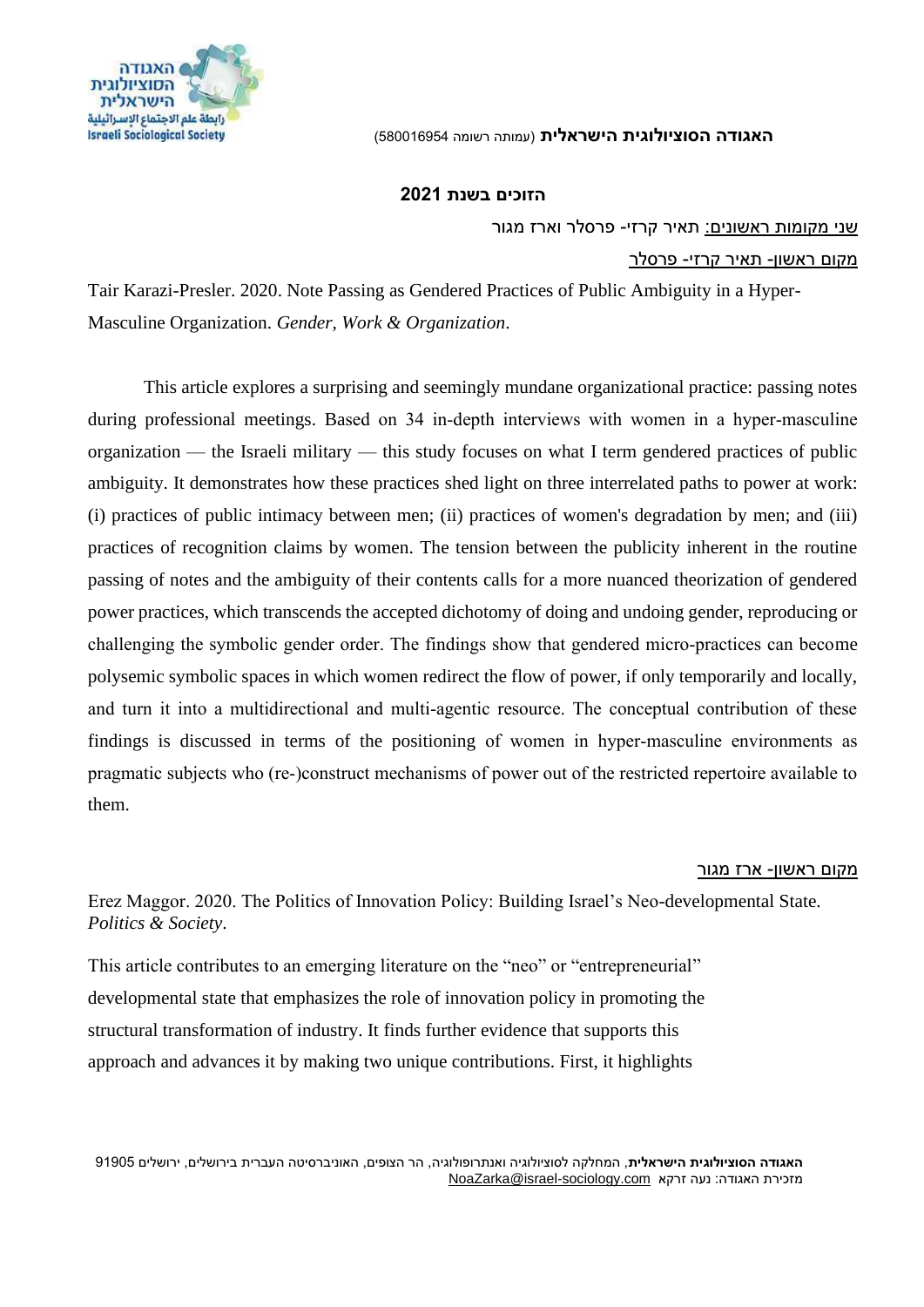

an essential yet underappreciated feature of contemporary innovation policy: the state's capacity to condition public assistance and discipline private firms that do not adhere to government guidelines. These capacities are necessary to guarantee that the benefits of public investment in innovation—the social and economic spillovers are not appropriated by private actors but shared more broadly within society. Second, it highlights that politics—reflected in the relations between innovation agencies and key social actors—represents an important causal factor in both the formation and subsequent transformation of these institutional capacities. These points are illustrated through a historical analysis of a crucial case: the state-led development of Israel's thriving high-tech sector.

#### מקום שני- אסף שלמה בונדי

Assaf Shlomo Bondy. 2020. New Labor Actors Under Corporatism: Complementarity and the Renewal of Class Representation for Precarious Workers. *Critical Sociology*.

Labor scholars identify increased roles of "new labor actors," such as civil society organizations, in workers' representation. Previous work found their increasing tendency to cooperate with unions, opening these up to inclusion of precarious workers. Praising these cooperative relations, research has understated other interactions that might develop between labor actors and their contributions to workers. Focusing on the relations among new labor actors and unions in the context of Israeli corporatism, this article analyzes conflictual interactions among labor actors and their implications of these for union legitimacy as well as for workers' representation. Comparing two cases—of noncitizen Palestinian construction workers, and of subcontracted cleaning and security workers—the article argues that "conflictual complementarity" persists in the relations between labor actors in corporatist contexts. Conflictual complementarity is identified as based on sectoral traditions, contributing to transformations in union representation of precarious workers.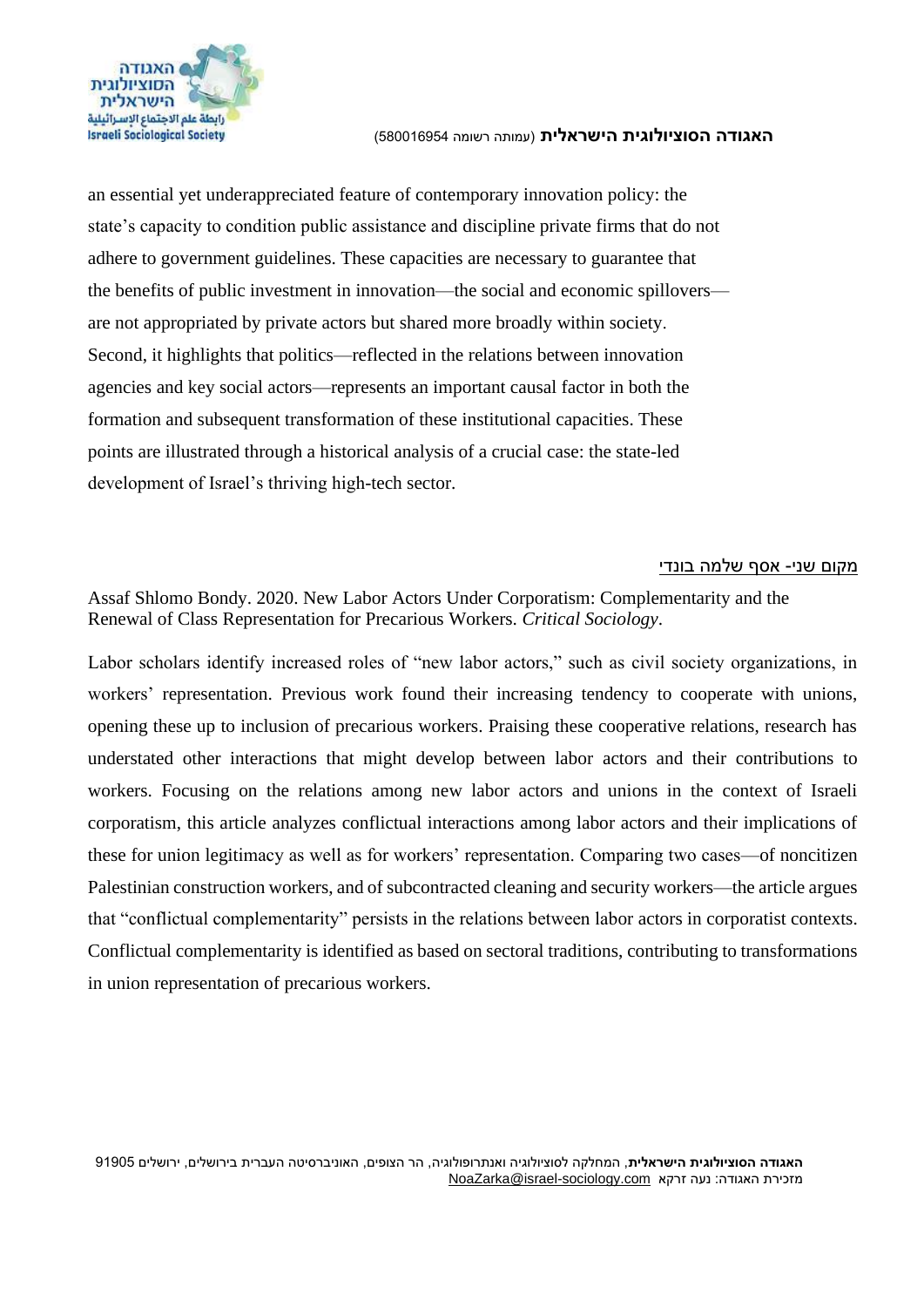

### **הזוכים בשנת 2020**

מקום ראשון – אנסטסיה גורדייצקי ואינה לייקין

When Borders Migrate: Reconstructing the Category of 'International Migrant' Sociology: 1–17

Using the Baltic states as an empirical example of a wider social problem of categorization and naming, this article explores the statistical categories of 'international migrant/foreign-born' population used in three major crossnational data sources (Organisation for Economic Cooperation and Development (OECD), Eurostat and The World Bank Indicators (WBI)). We argue that these seemingly politically neutral categories ignore historical processes of state formation and migration, and privilege the current ethnonational definition of the state. We demonstrate how, in regions with recent geopolitical changes, the international migrant category's spatial and temporal constraints produce distorted population parameters, by marking those who have never crossed sovereign states' borders as international migrants. In certain social contexts, applying the international migrant category to those who have never crossed international borders shapes and legitimizes restrictive citizenship policies and new forms of social exclusion. We further argue that, when uncritically adopting this category, transnational institutions assert territorial imaginaries embedded in ethnonational political discourses and legitimize exclusionary citizenship policies.

מקום שני – עומרי גרינברג

'Facsimileing the State: The Bureaucracy of Document Transmission in Israeli Human Rights NGOs' Anthropologica 60 (2018) 259–273

This article focuses on faxes as techno-social activity, and on the part they play in infrastructures of mediation. It anthropologically examines how document transmissions function as practices of power and its undoing, using the case of anti-occupation Israeli NGOs that document human rights violations in the Israeli occupation of Palestinian territories.

The article ethnographically traces the initial transmission of documents (mainly testimonies) to the office from the field, and the eventual transmission of legal documents (mainly complaints) from NGOs to the state of Israel, practices that constitute symmetries between state and NGO bureaucracies. This odd mirroring raises questions about what we take for granted about a shared infrastructure of communication.

### מקום שלישי – מתן קמינר

'At the zero degree /Below the minimum: Wage as sign in Israel's split labor market' Dialectical Anthropology (2019) 43:317–332

Marx conceived of the reproduction of labor-power as a circuit in which the wage must suffice to purchase the commodities necessary to meet the worker's "so-called necessary requirements," which are "products of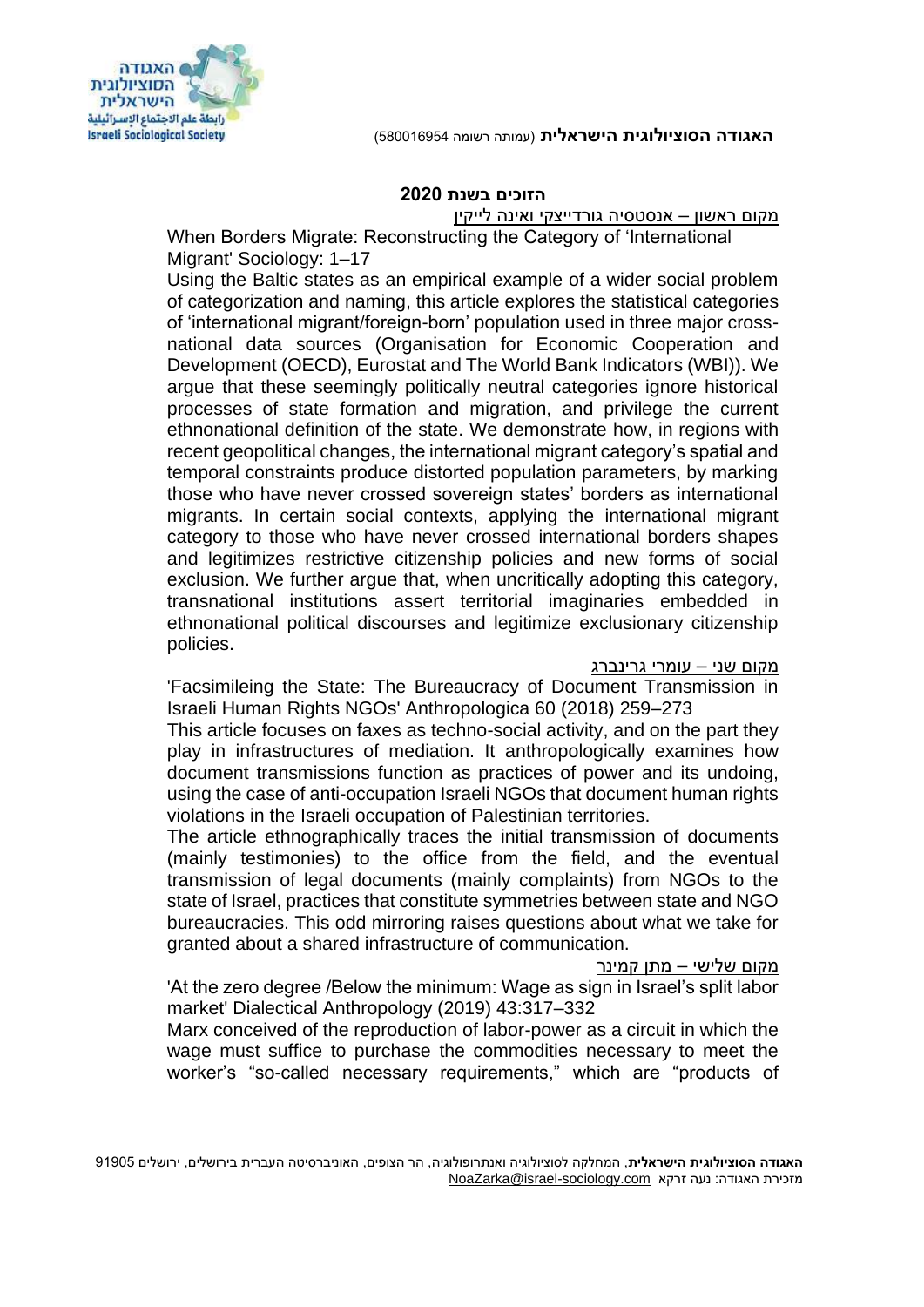

history." In this article, I argue that, through ethnographic investigation of the wage as a sign of these requirements, we can arrive at a wealth of knowledge about how the wage helps to construct different groups of workers as belonging to different human types, which are often "bundled" together with categories such as race and citizenship. I make my case through the investigation of two groups of workers: young Jewish-

Israeli citizens engaged in logistics work and earning the minimum wage, and migrant farmworkers from Thailand who are paid far below that minimum for their labor. I argue that the first group represents a "zero degree" of labor-power, defined by the legal and biopolitical concern of the state for its reproduction, while the latter is understood by its members, their employers, and the surrounding society as undeserving of such concern. Deploying the Marxist-feminist problematic of the social reproduction of labor power, I argue that, by affording different groups of workers, and their children, different standards of living and opportunities for integration into labor markets, the wage works together with other forces to lock people into embodied, inherited "types." From this perspective, I suggest, some categories of oppression do not "intersect" at right angles but rather run almost parallel, and at times coming close to cohering—a finding with implications for both analysis and political practice.

# **הזוכים בשנת 2019**

## שני מקומות ראשונים: טל פדר ודני קפלן

### מקום ראשון – טל פדר

Normative justification for public arts funding: what can we learn from linking arts consumption and arts policy in Israel? Socio-Economic Review, 2018, Vol. 0, No. 0, 1–21

This article studies the socioeconomics of government public expenditure for the arts and the normative foundations of state intervention in the arts. I pose two interrelated research questions: (a) what is the relationship between the public funding of the arts and their consumption? and (b) what mode of justification and what perception of the place of art in society is reflected in this relationship? Based on the philosophical work of Alan Badiou, I develop a novel conceptual framework to delineate three types of normative justifications for the public funding of arts organizations: romantic, didactic and classical. Using data from the public funding of 92 orchestras, theaters and dance troupes in Israel between 1999 and 2011, I estimate a cross-lagged panel data model to study how arts funding both affects and is affected by the levels of consumption of the organizations' productions. The results of the study show a complex pattern of different relationships between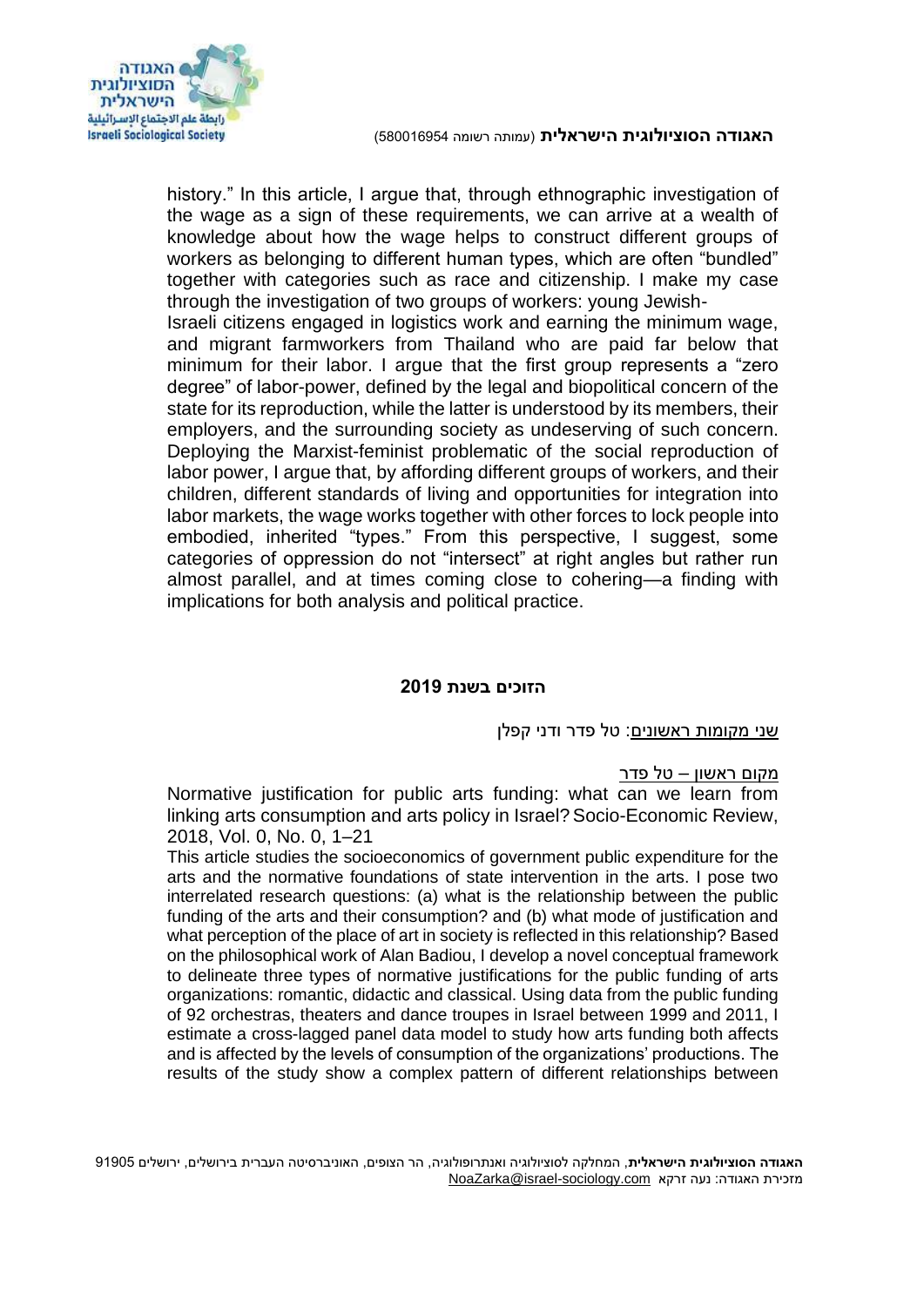

funding and consumption that accord with the three types of normative justifications for public arts funding.

### מקום ראשון – דני קפלן

Social club sociability as a model for national solidarity. *American [Journal](https://link.springer.com/journal/41290)  [of Cultural Sociology](https://link.springer.com/journal/41290)*, 6(1), 1-36.

Whereas theorists of nationalism often consider mass solidarity to be an abstract relation between strangers, this essay presents a new theoretical approach for studying national solidarity through the prism of friendship and sociability. Building on Simmel's relational approach and Neo-Durkheimian accounts of intermediate associations, it is argued that modern institutions operate as social clubs of sorts where unaffiliated strangers can transform into friends. Drawing on a range of examples ranging from the mass army and Masonic lodges to interactive media, it is shown how social club sociability engenders a form of ''public intimacy'' that extends feelings of familiarity, exclusivity, and loyalty to wider society. The growing segmentation and differentiation of institutional life place increasing demands on individuals to successfully transform strangers into friends. This competence carries symbolic meanings and is part of what enables a mass society to be continuingly imagined as a nation.

### מקום שלישי – לימור מעודד-דנון

Time matters for intersex bodies: Between socio-medical time and somatic time. Social Science & Medicine

This article focuses on the dynamic relationships between time and intersex bodies that exist, on the one hand, in medical policy on intersex bodies and, on the other, in intersex people's subjective experiences. Time, from a sociological perspective, is a biosocial agent that establishes diagnostic practices, regulations, and treatment policy regarding intersex bodies. The systematic construction of timeframes by biomedical professionals aims to rapidly diagnose and treat intersex patients and is deeply rooted in the "dimorphic soma-gender order" (DMSGO), the imagined unified relationship of female bodies to femininity and male bodies to masculinity. From a socio-phenomenological perspective, I describe the concept of somatic time, which involves the relationship between time and the soma, the body's own particular clock and rhythms, according to which it grows, changes, and develops, and the body as a time capsule that stores experiences. I will illustrate the somatic time of intersex people and their subjective embodied experiences of the soma-gender relationship, and explore how their somatic time challenges biomedical timeframes. This qualitative study is based on narrative interviews with biomedical professionals, parents of intersex children, and intersex adults from Israel and Germany.

### **הזוכים בשנת 2018**

מקום ראשון – דפנה הירש "מי גבר? תיאוריות של גבריות במבט ביקורתי", תיאוריה וביקורת :48 .34-11

**האגודה הסוציולוגית הישראלית**, המחלקה לסוציולוגיה ואנתרופולוגיה, הר הצופים, האוניברסיטה העברית בירושלים, ירושלים 91905 מזכירת האגודה: נעה זרקא NoaZarka@israel-sociology.com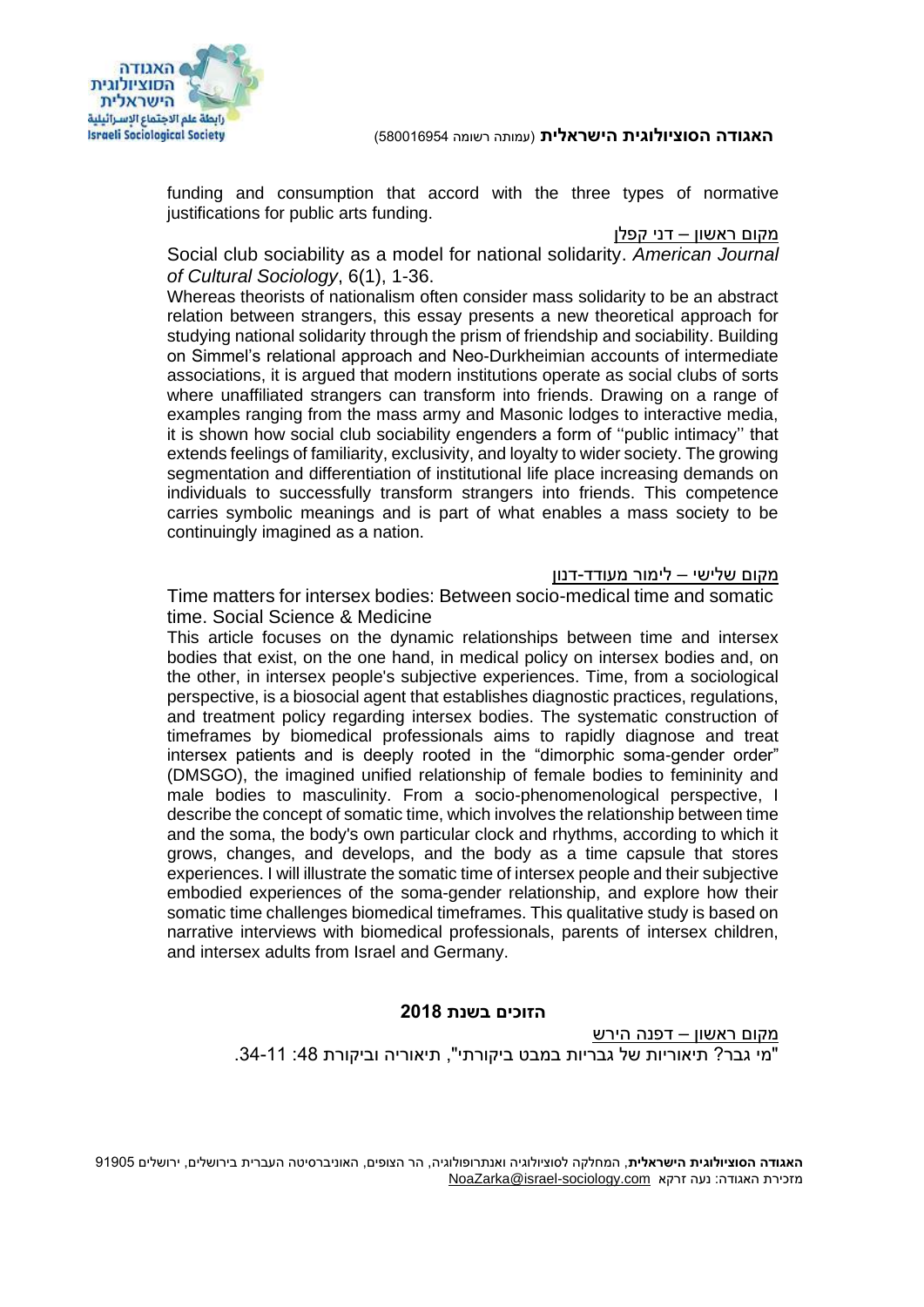

מהי גבריות? ואיך לחקור אותה? האם גבריות היא המגדר שהוא אחד, בפראפרזה על איריגאריי? או שמא אין גבריות אחת אלא "גברויות", כפי שהציעה רייווין קונל? במאמר זה אבקש לבחון שתי הצעות תיאורטיות סוציולוגיות להבנת הגבריות, אשר מהן נגזרות גם פרספקטיבות מחקריות שונות. האחת, זו של קונל, הפכה לא מכבר להגמוניה במחקר הגבריות, ובכלל זה במחקר על גבריות בישראל. השנייה, זו של פייר בורדייה ב**שליטה הגברית**, זכתה לביקורות רבות מצד חוקרות פמיניסטיות, אך במקביל מתקיים גם דיון פמיניסטי עשיר על תרומתו הפוטנציאלית של הקורפוס התיאורטי של בורדייה למחקר הפמיניסטי של יחסי המגדר – המתפלמס עמו אך גם שואב ממנו. כפי שאבקש להראות במאמר, שתי הגישות מציעות תובנות חשובות להמשגת הגבריות, אולם בשתיהן יש גם בעיות. אציע, כי מושגי ההביטוס וההון של בורדייה הם מועילים בהקשר של מחקר הגבריות. בעקבות מייקל שוולבה אטען, כי יש דרכים רבות לסמן "עצמי גברי" אך לא ריבוי של "גברויות". בשעה ששוולבה מגדיר "אקטים גבריים" כאקטים המסמנים יכולת שליטה והתנגדות להישלטות, אציע לחשוב על הגבריות כעל רפרטואר של דגמי פעולה ותפיסה, שבבסיסם סדרה של עקרונות מארגנים. החשיבה על גבריות במונחים של הביטוס ורפרטואר מסיטה את המבט מ"גברויות" לאופנים שונים של "עשיית הגבריות" כפרקטיקה שבה שחקנים חברתיים ממוקמים מממשים דגמים תרבותיים מסמנים באופן תלוי הקשר. בה בעת, הסתירות הטמונות ברפרטואר הגבריות, כמו גם העובדה שלא כל הדגמים שווי מעמד מבחינת סימונו של "עצמי גברי", מאפשרת להסביר מדוע לא תמיד יש התאמה בין היררכיה חברתית להיררכיה של גבריות, כפי שעולה מהמודל של קונל. ואילו חשיבה על גבריות דרך מושג ההון מאפשרת לשאול שאלות באשר לאופני עשיית הגבריות שאותם אפשר לתרגם לרווחים במרחבים חברתיים קונקרטיים.

## מקום שני- הדס מנדל ומשה סמיונוב

Mandel, Hadas, and Moshe Semyonov. 2016. "Going back in time? Gender differences in trends and sources of the racial pay gap, 1970 to 2010." *American Sociological Review* 81, 5: 1039-1068.

Using IPUMS data for five decennial years between 1970 and 2010, we delineate and compare the trends and sources of the racial pay gap among men and women in the U.S. labor force. Decomposition of the pay gap into components underscores the significance of the intersection between gender and race; we find meaningful gender differences in the composition of the gap and in the gross and the net earnings gaps—both are much larger among men than among women. Despite these differences, the overtime trend is strikingly similar for both genders. Racial gaps sharply declined between 1970 and 1980 and continued to decline, but at a slower rate, until 2000. However, at the turn of the millennium, the trend reversed for both gender groups. The growth of the racial pay gap at the turn of the millennium is attributable to the increase in overall income inequality, stagnation in occupational segregation, and an increase in the unexplained portion of the gap, a portion we attribute to economic discrimination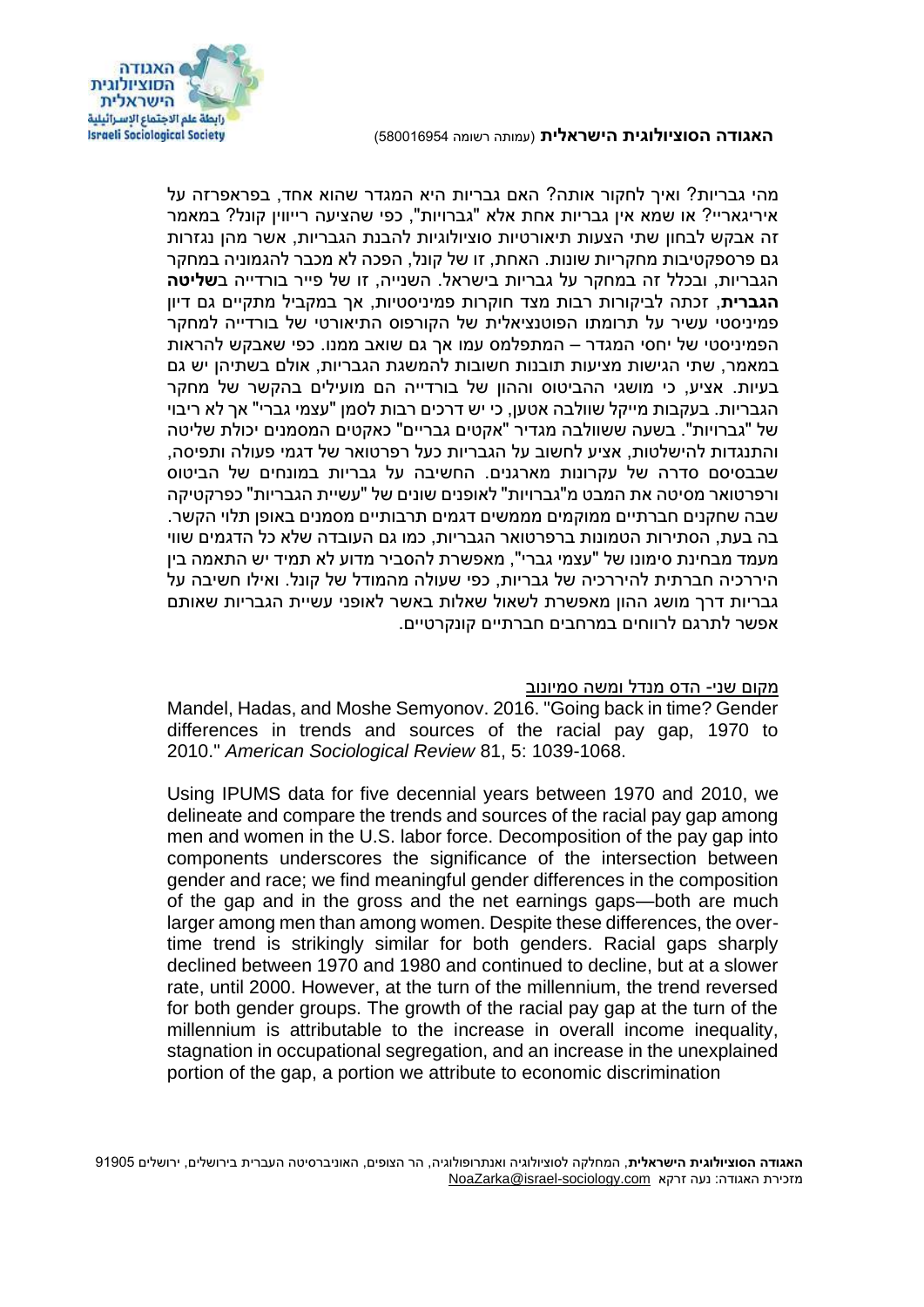

### מקום שלישי- מהא כרכבי- סבאח וחיה שטייר

Links Between Education and Age At Marriage among Palestinian Women in Israel: Changes Over Time

This study focuses on the link between education and marriage timing among Israeli-Palestinian women. Theoretical discussions on marriage timing center on the effect of the time women spend in educational institutions on their age at marriage, and on the change in the desirable traits of women in the marriage market. But most of these arguments overlook situations where significant changes in education take place alongside retention of traditional patriarchal values. Based on data from three population censuses – in 1983, 1995 and 2008—our results suggest that staying longer in schooling delays marriage, so women with less education are more likely to marry earlier than others. While young age is still considered an important characteristic in the Israeli- Palestinian marriage market, and women who delay marriage face a greater risk of remaining single, education becomes more important over the years so that postponing marriage becomes especially problematic for low-educated women. Our findings suggest that traditional norms and structural conditions together shape marriage timing.

# **הזוכים בשנת 2017**

מקום ראשון – דן קוטליאר Kotliar, Dan M. (2016). Emotional Oppositions: The Political Struggle over Citizens' Emotions. Qualitative Sociology 39 (3): 267-286. doi:10.1007/s11133-016-9334-7Abstract

The last decades saw a growing interest in the ties between emotions and politics, but while governments' attempts to impose different emotional styles were thoroughly documented, social movements' responses to such attempts have so far been underexplored. This study aims to fill this gap by focusing on a political struggle over citizen's emotions. The article concentrates on a struggle following the attempt of Israeli Parliament Members to shape the emotional responses of Israeli citizens to the Palestinian seminal disaster—The Nakba—by legislatively prohibiting public expressions of mourning and grief with its regard. Based on participant observation, this study follows a group of Israeli political activists—"Psychoactive"—in their struggle against the bill. As a political movement that consists of mental health experts, Psychoactive is shown to use its members' professional means in order to oppose the bill and warn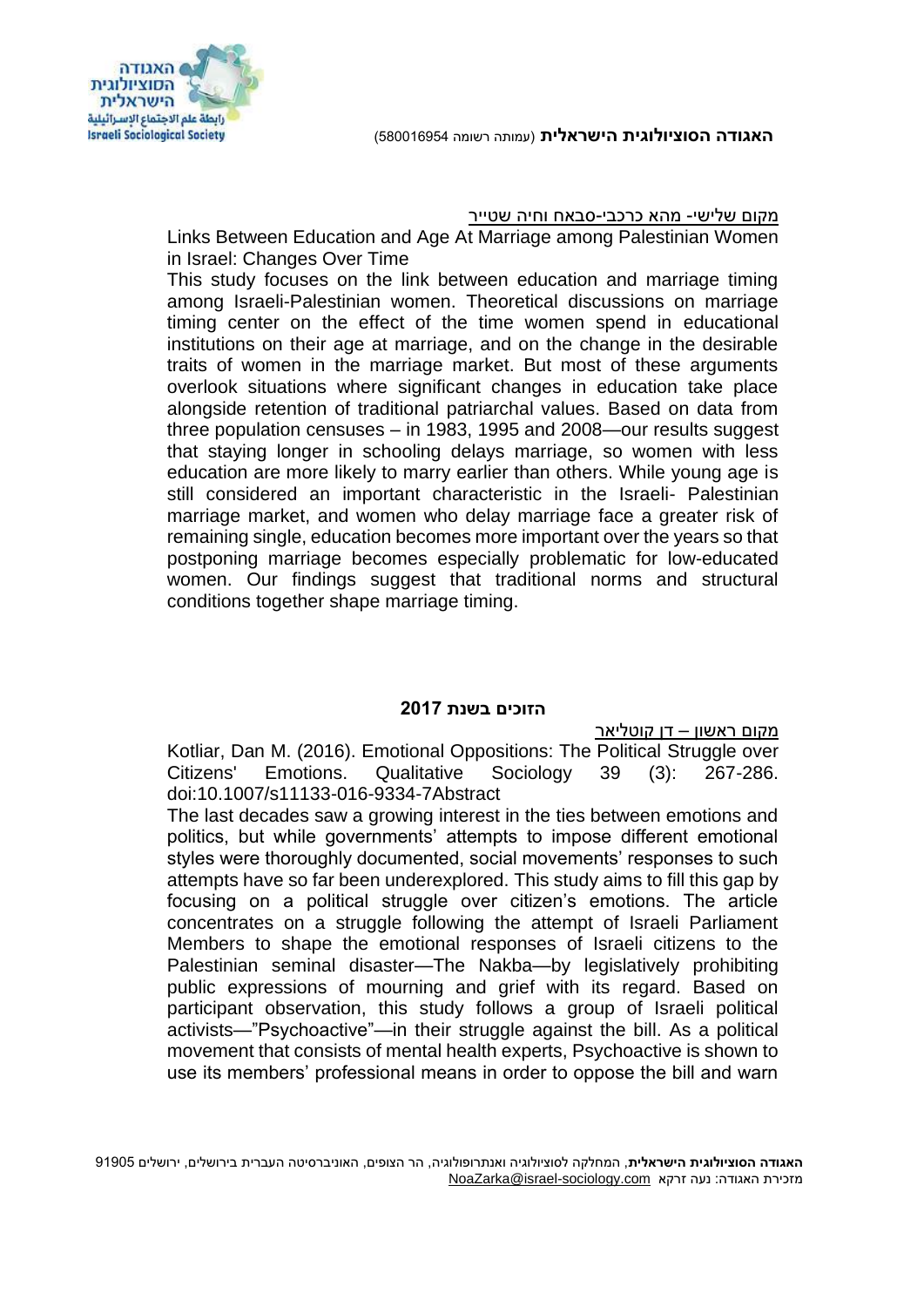

against the emotional style it seeks to dictate, and to simultaneously disseminate an oppositional emotional style that focuses on emotionally processing the Palestinian disaster. This emotional style is shown to have effects on the ways people feel about their history, their nationality and even their close family, and to paradoxically offer political empowerment to Palestinians by pathologizing their historical disaster. Thus, this article sees emotions as an active and highly contested political battleground, where emotional boundaries are actively drawn and redrawn by politicians and political movements.

מקום שני – מיכל פגיס

Pagis, Michal. (2016) "Fashioning Futures: Life-Coaching and the Social making of Self-made Selves." Sociological Forum 31(4) 1083-1103. DOI: 10.1111/socf.12297

Abstract

Contemporary processes of individualization push people to construct single-handedly their own identities. This urge runs counter to a fundament of sociology, which proposes that identities are social products that must be validated through social relations. Based on participant observation and in-depth interviews with life coaches and their clients, I investigate life coaching as a social institution that aims to resolve the paradoxical nature of the desire for self-creation. Locating life coaching in the larger identityfashioning market, this article illustrates how the artificial nature of outsourced social relations reconciles two apparently contradictory desires: the "need for help" and "wanting to find it on my own." Three mechanisms are involved: creating an independent social space where identities can be crafted away from significant others; deliberately deemphasizing the coach and intentionally underwriting personal authorship; and encouraging clients to root identities in the social world while promoting an instrumental view of sociality. The article discusses the blurring of boundaries between intimate social relations and utilitarian market logic, and the implications of the ongoing outsourcing of identity support that reinforces the privileged ideal of self-made identities.

## מקום שלישי – קארין כרמית יפת

Yefet, Karin Carmit (2016). "Born to be a Mother: Anatomy, Autonomy, and Substantive Citizenship for Women in Israel." Harvard Journal of Law & Gender, 39; 257-315 .

## Abstract

One of the major focuses of Israel's citizenship discourse is civic virtue. How the nation defines contributing to the community depends, however, on the citizen's gender. This article establishes the thesis that for Israeli Jewish women, the prime route to acceptance in society is through the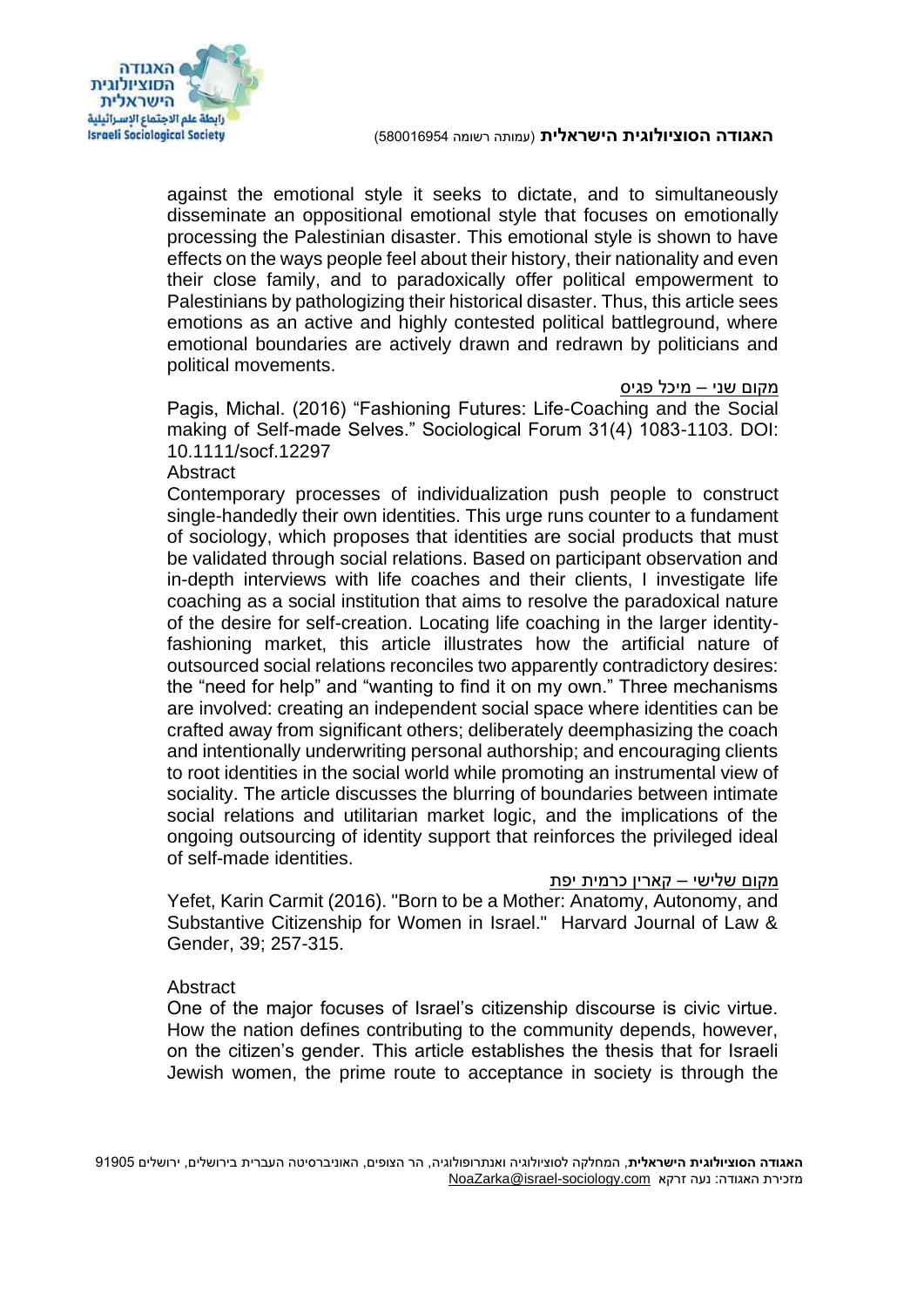

concept of "reproductive citizenship." The laws that most critically perpetuate what I term "the categorical imperative of compulsory motherhood" are abortion law and child support law. While ordinarily perceived as unrelated fields of state regulation, I argue that these bodies of law must be read together and exposed as a legislative enterprise designed to demarcate the normative boundaries of citizenship for Israeli women. Whereas abortion law mostly focuses on ensuring a "proper" numerical quantity and genetic quality of the Jewish people, child support law operates to ensure social quality. From this perspective, the genderdeadly combination of abortion-restrictive regulations and child support obligations supplies a unique and largely ignored lens through which to explore how the state constructs the social category of "woman." I conclude that the two laws reinforce the state's view that women have importance not as individuals, but as mothers, and that it is only through women's distinct maternal contribution to the nation that they may be incorporated into the Israeli collective.

### **הזוכים בשנת 2016**

מקום ראשון – אורי שוורץ

Schwarz, Ori (2015) 'The Sound of Stigmatization: Sonic habitus, sonic styles, and boundary work in an urban slum', American Journal of Sociology .121(1): 205-242

**Abstract** 

Based on focus groups and interviews with student renters in an Israeli slum, the article explores the contributions of differences in sonic styles and sensibilities to boundary work, social categorization, and evaluation. Alongside visual cues such as broken windows, bad neighborhoods are characterized by sonic cues, such as shouts from windows. Students understand "being ghetto" as being loud in a particular way and use loudness as a central resource in their boundary work. Loudness is read as a performative index of class and ethnicity, and the performance of middleclass studentship entails being appalled by stigmatized sonic practices and participating in their exoticization. However, the sonic is not merely yet another resource of boundary work. Paying sociological attention to senses other than vision reveals complex interactions between structures anchored in the body, structures anchored in language, and actors' identification strategies, which may refine theorizations of the body and the senses in social theory.

שני מקומות שניים – יעלה להב-רז ושירלי בר-לב

מקום שני – יעלה להב-רז

"שפת תרבות ומיניות לשונית בקרב נערות המעורבות בזנות"/יעלה להב -רז. תקציר

**האגודה הסוציולוגית הישראלית**, המחלקה לסוציולוגיה ואנתרופולוגיה, הר הצופים, האוניברסיטה העברית בירושלים, ירושלים 91905 מזכירת האגודה: נעה זרקא NoaZarka@israel-sociology.com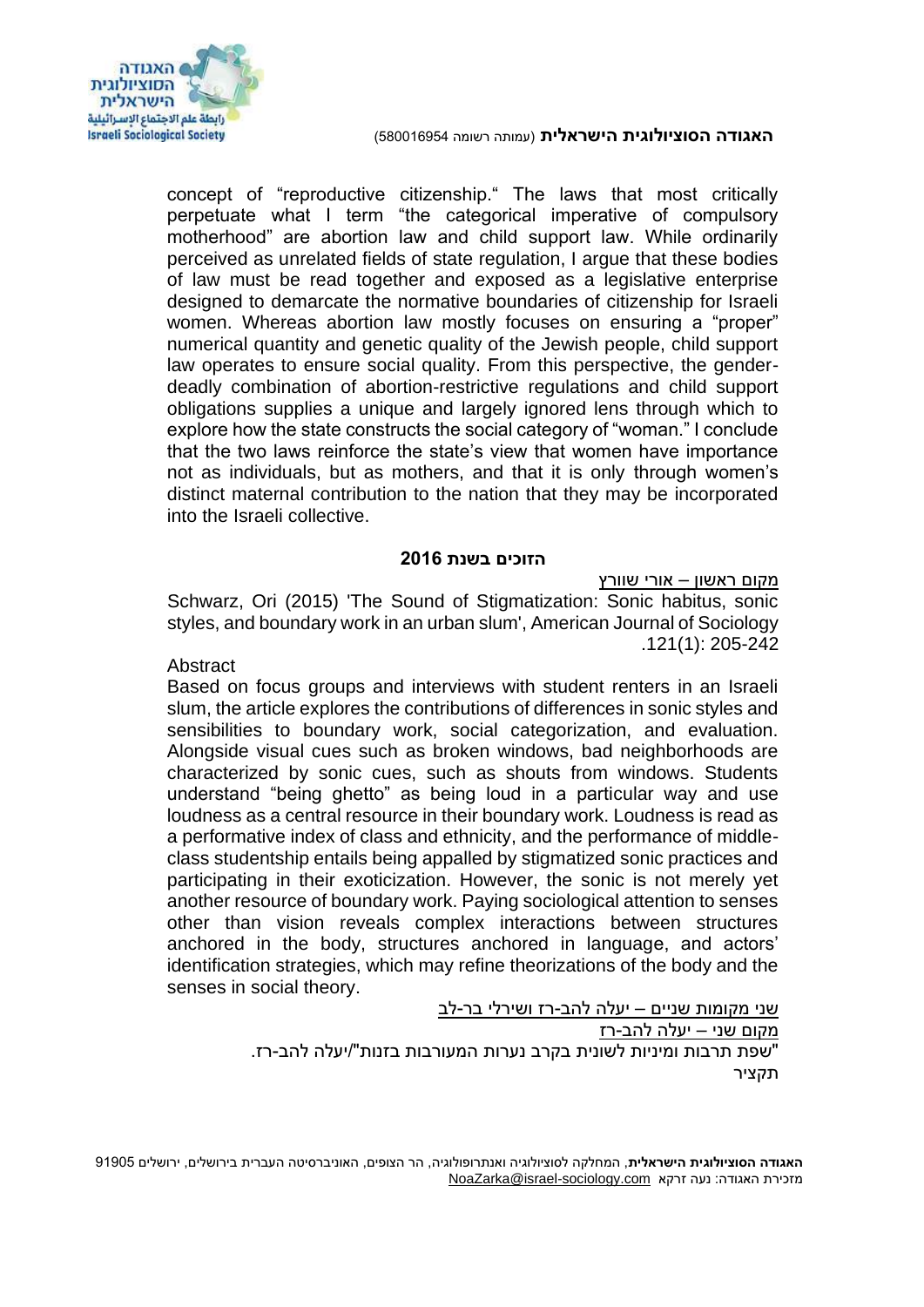

אף שנכתב בהרחבה על אודות השימוש של תתי- תרבויות שונות בשפה, אין כמעט התייחסות לשימושים השונים הנעשים בשפה ובהטיותיה על ידי אוכלוסיות המעורבות בזנות. במאמר זה אבקש להוסיף לידע הקיים על זנות באמצעות בחינת הקשר שבין שפה, תרבות ומיניות בקרב נערות המעורבות בזנות בישראל. בהתבסס על מחקר איכותני, שבמסגרתו נעשתה עבודת שדה במשך שנתיים בקרב נערות המעורבות בזנות, מציג הדיון את "שפת הכוס": מיניות לשונית המהווה מרחב רב-משמעי ועדות לשונית לחוויות חייהן. במאמר אטען כי שפת הכוס היא שפתרבות ייחודית המכילה מגוון רחב של משמעויות מצטלבות, סותרות ומשלימות. מהניתוח עולה כי הצמצום הלקסיקלי המאפיין את שפת הכוס מגלם דווקא עושר מחשבתי רב– כזה שהופך את הנערות לווירטואוזיות לשוניות.

מקום שני – שירלי בר-לב

The politics of healthcare informatics: knowledge management using an electronic medical record system

**Abstract** 

The design and implementation of an electronic medical record system pose significant epistemological and practical complexities. Despite optimistic assessments of their potential contribution to the quality of care, their implementation has been problematic, and their actual employment in various clinical settings remains controversial. Little is known about how their use actually mediates knowing. Employing a variety of qualitative research methods, this article attempts an answer by illustrating how omitting, editing and excessive reporting were employed as part of nurses' and physicians' political efforts to shape knowledge production and knowledge sharing in a technologically mediated healthcare setting .

## **הזוכים בשנת 2015**

מקום ראשון – הדס מנדל

Up the Down Staircase: Women's Upward Mobility and the Wage Penalty for Occupational Feminization, 1970-2007

Abstract

This study examines the long-term trends of two parallel and related gender effects, in light of the hypothesis that highly rewarded occupations will be the most penalized by the process of feminization. Using multilevel models of the Integrated Public Use Microdata Series data from 1970 to 2007, the study analyzes trends in women's occupational mobility and juxtaposes these trends with trends in the effects of feminization on occupational pay across diverse occupational wage groups. The findings reveal two opposing processes of gender (in)equality: during this period, many women had impressive success in entering highly rewarded occupations. Simultaneously, however, the negative effect of feminization on the pay levels of these occupations intensified, particularly in high-paid and male-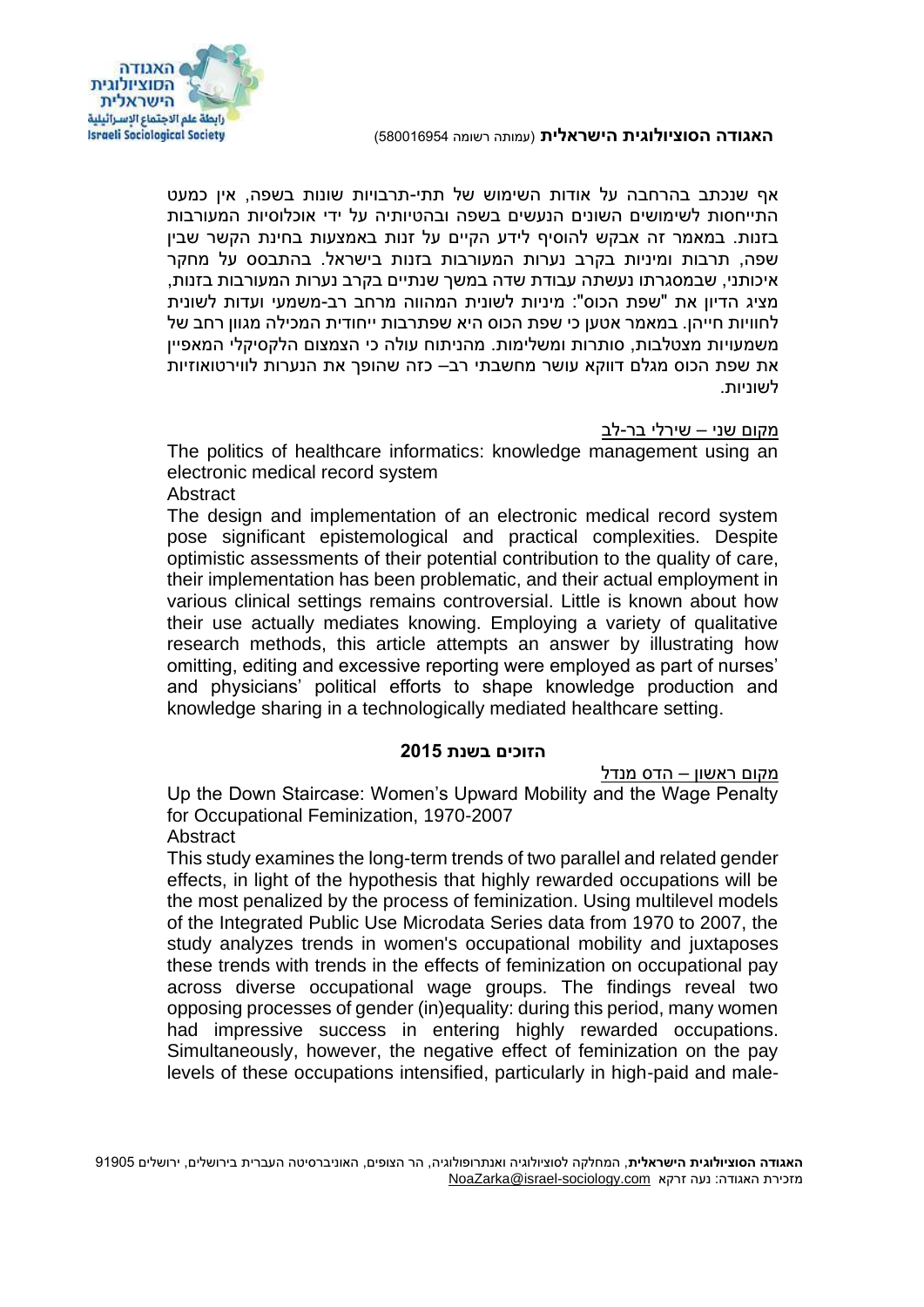

typed occupations. Consequently, women found themselves moving "up the down staircase." The findings confirm the dynamic nature of gender discrimination and have broad implications for our understanding of the devaluation and exclusion mechanisms discussed in earlier literature.

## שני מקומות שניים – עמית רוטמן ותניא ציון וולדקס

#### מקום שני - עמית רוטמן

רוטמן, ע. וסער, ע. )2014(. גן הילדים הפרטי: אנטי צרכנות ומעמד בעידן קפיטליסטי, *סוציולוגיה ישראלית, טו*)2(, .262-281

#### תקציר

המאמר מבוסס על עבודה אתנוגראפית בגן-ילדים פרטי המעניק את שירותיו למשפחות יהודיות מהמעמד הבינוני-גבוה. הוא מתמקד במסרים החינוכיים המועברים בגן מתוך הצגתו של מסר ה"השקעה ההורית" והקשרו לתהליכי בידול מעמדי. מוקד הניתוח הינו במתח המובנה המתקיים בין אידיאולוגיה חינוכית אנטי -חומרנית לבין היותו של הגן עסק כלכלי יוקרתי, המשוקע בתוך תרבות היפר-צרכנית. הטענה המרכזית היא כי בעוד שהשיח החינוכי הגלוי מעלה על נס אנטי-צרכנות, פשטות והענקה רגשית בלתי אמצעית, הגן למעשה מהווה זירה אינטנסיבית של צרכנות עילית. תהליך דיאלקטי זה של התנגדות מוצהרת והשתתפות בפועל בא לשיאו בכינון המסר האנטי-צרכני בעצמו כמוצר נדיר וייחודי. מכאן, למרות ש"מעמד" אינו מהווה חלק מודע מסדר היום הפדגוגי, ההשתתפות בגן מהווה פרקטיקה ישירה של בידול מעמדי. כוחו של המאמר בהצגה האתנוגרפית המאפשרת לעמוד על האופן שבו מתבצעים תהליכי הבידול המעמדי בפועל, על המתחים והפרדוקסים הקשורים ביישומם. הכתוב מאפשר לבחון כיצד תהליכי השעתוק החברתי נתמכים על ידי התנהגויות ברמת המיקרו, וכיצד חברי קבוצות מסוימות משמרים ומבנים מחדש את המובחנות המעמדית שלהם מתוך התייחסות לשינויים המתרחשים בשדה שבתוכו הם פועלים.

### מקום שני – תניא ציון וולדקס

Zion-Waldoks, T. (in print) "Politics of Devoted Resistance: Agency, Feminism, and Religion among Orthodox Agunah Activists in Israel." *Gender & Society*

### Abstract

This study explores how religious women become legitimate actors in the public sphere and analyzes their agency—its meanings, capacities, and transformative aims. It presents a novel case study of Israeli Modern-Orthodox Agunah activists who engage in highly politicized collective feminist resistance as religious actors working for religious ends. Embedded in and activated by Orthodoxy, they advocate women's rights to divorce, voicing a moral critique of tradition and its agents precisely because they are devoutly devoted to them. Such political agency is innovatively conceptualized as "devoted resistance": critique within relationship, enabled by cultural schema, and comprising both interpretive skills and "relational-autonomy" capacities. This study contends that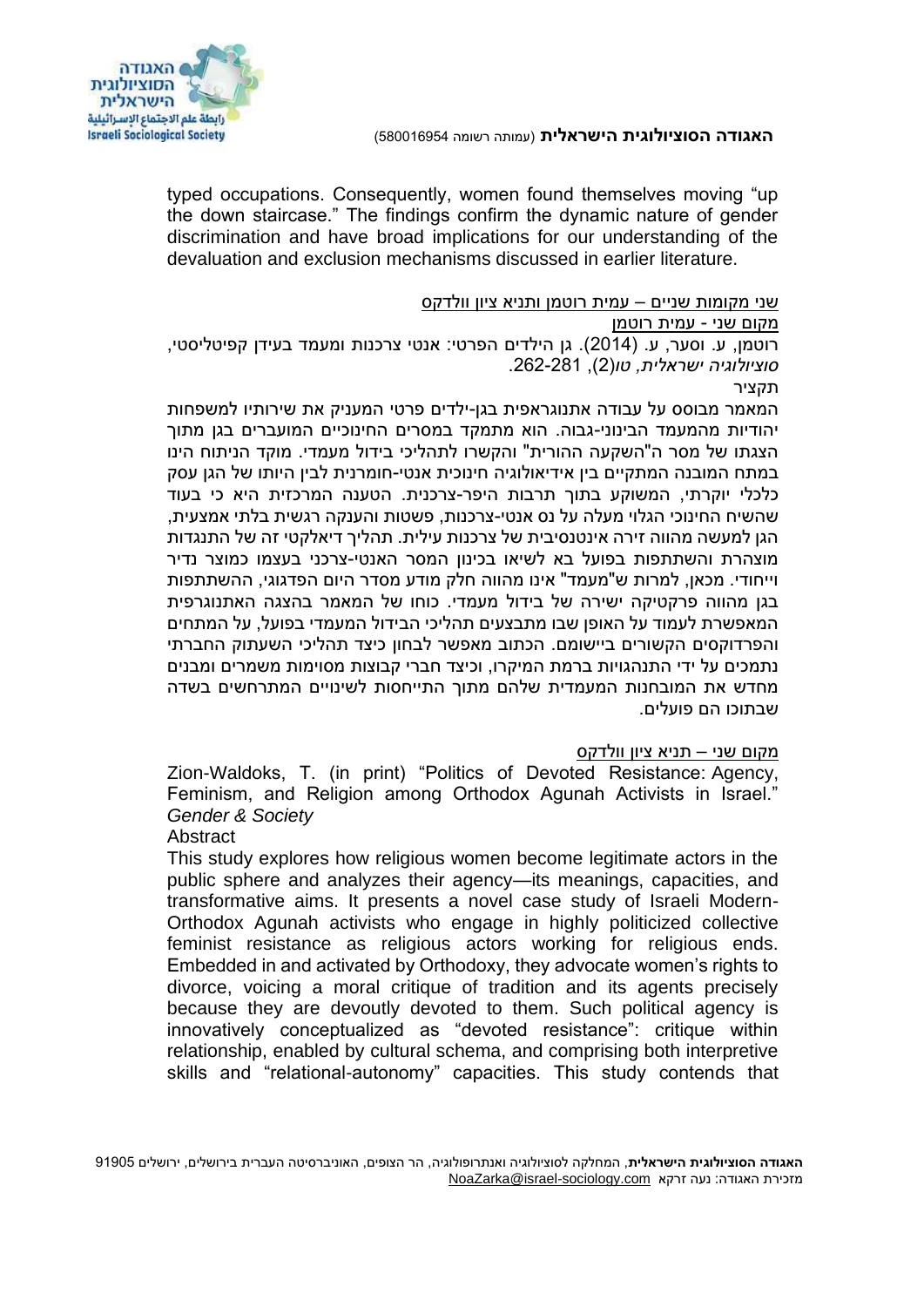

understanding agency within religious grammars reveals its underlying logics, highlighting how structures shape the meanings and realization of women's varied "agentive capacities." It challenges current dichotomies like feminism/religion, resistance/submission, and autonomy/dependence. Overall, the author argues for a nuanced, culturally specific, capacitybased, relational approach to analyzing religious women's agency.

### **הזוכים בשנת 2014**

מקום ראשון – טלי קריסטל

Slicing the Pie: State Policy, Class Organization, Class Integration, and Labor's Share of Israeli National Income Abstract

In this article, I underline a less commonly acknowledged outcome of the neoliberal revolution. Following the shift from social protection to economic liberalism, in many rich countries workers' share of national income has declined and capitalists' share has increased. To better understand this link between neoliberalism and workers' share of national income, I develop a new political economy approach that stresses the importance of state policy, class organization, and organizational unity for determining how national income is distributed between workers and capitalists. I apply this conceptualization to the dynamics of labor's share in Israel, once a socialist economy with little inequality, which today has become one of the world's most unequal. A detailed account of three stages in the Israeli political economy characterized by distinct inequality outcomes and time-series equations estimating the changes in labor's share from 1955 to 2005 reveal that market-oriented state policies, workers' disorganization, and the growing fragmentation within organized labor led to a decline in labor's share during the current stage of liberal capitalism.

מקום שני – סיגל גולדין

Gooldin, Sigal (2013) "'Emotional Rights', Moral Reasoning, and Jewish-Arab Alliances in the Regulation of IVF in Israel: Theorizing the Unexpected Consequences of Assisted Reproductive Technologies". Social Science & Medicine (83):90-98.

**Abstract** 

Consumption rates of assisted reproductive technologies (ARTs) in Israel is internationally unprecedented, a phenomenon that has been the subject of growing anthropological and sociological attention. Explanations for the singular extent of ARTs use in Israel tend to pre-assume and conceptually prioritize the symbolic and political power of pro-natalist discourses, Jewish religious values, and the demographic interests of the Jewish state. This article attempts to understand the exceptional usage of IVF in Israel in terms of its emergent meanings and unexpected effects in a particular local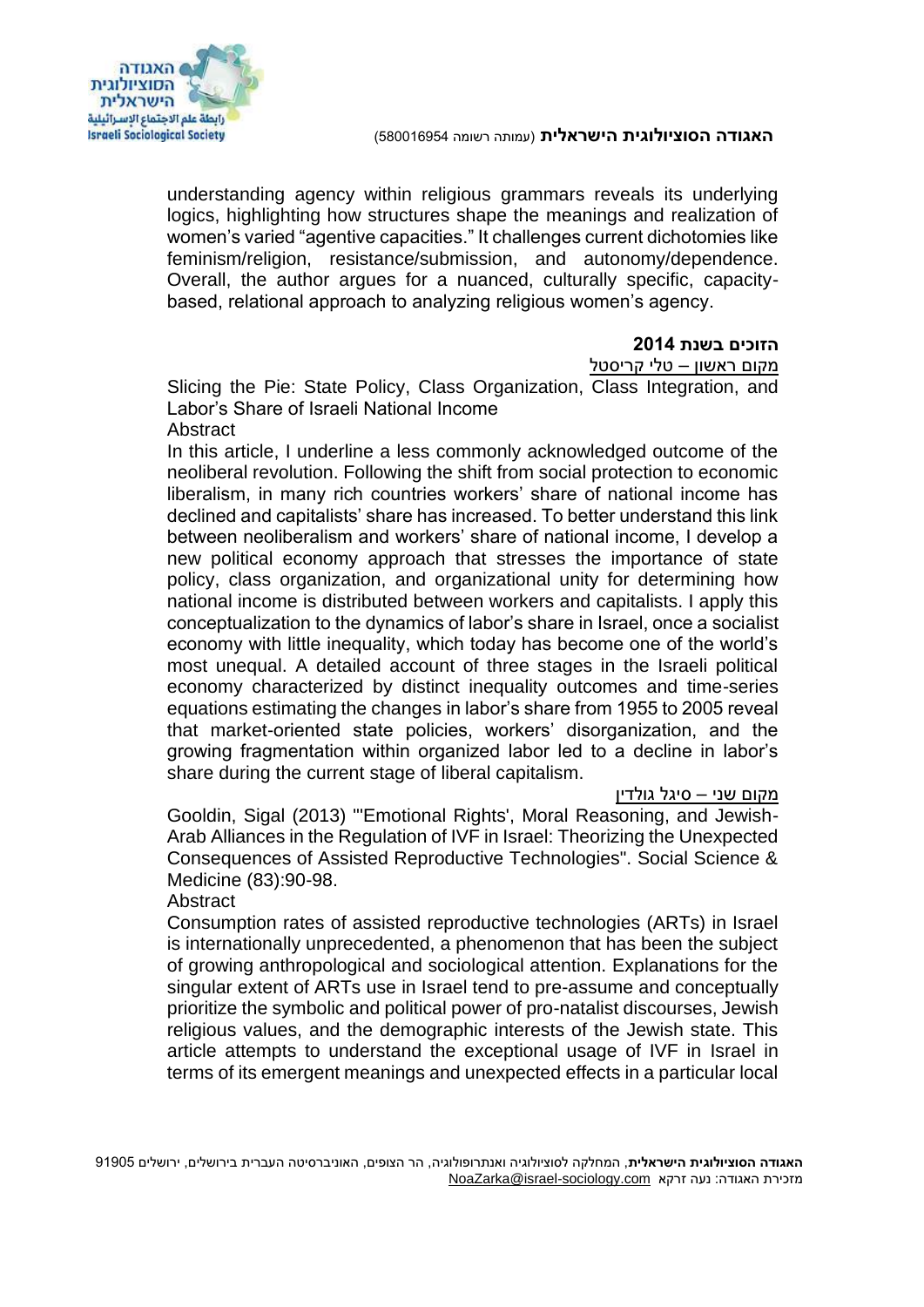

setup. The question that this article tries to answer is: How is the 'Israeli character' of IVF emerges within and through the interactive practice of moral justifications, and how might this medical technology affect the networks within which it is enmeshed? The article is based on a case-study analysis of a public dispute that took place in 2003 -2004 over the extent of public funding for fertility treatments. Ethnographic analysis of parliament discussions, media coverage, and an online forum of IVF consumers recorded three frames of justification for the uniquely generous public funding scheme of IVF in Israel: 'rational-economic', 'nationalist', and 'liberal'. The latter assumes shared 'emotional vulnerability' of all 'childless' Israelis, Jews and Arabs alike and advocates a universal language of 'emotional rights' and 'human rights'. This liberal framing of IVF, which is the most persuasive justification in the dispute, blurs dichotomous rivalries between Jews and Arabs and generates a potential for alliances between traditionally rival sectors. These are some of the unexpected and nonintuitive consequences of ARTs in Israel.

מקום שלישי – דני קפלן

Kaplan, Danny (2012)*.* Institutionalized erasures: How global structures acquire national meanings in Israeli popular music. *Poetics* 40(3), 217-236. **Abstract** 

This study applies a neo-institutional approach to explore how musical genres acquire national meanings even as they are adopted from exogenous global models. Drawing upon world society paradigm and glocal translation studies, it is argued that current theorizing has yet to address how a sense of national uniqueness emerges in local organizational fields despite their dependence on global isomorphism. A research strategy is offered to explore this paradox of isomorphic national uniqueness, suggesting that global structures acquire national meanings through subtle processes of institutionalized erasures in the adopting field. Drawing on a case-study of Israeli radio during privatization reforms, I analyze the emergence of a "light" version of Mizrahi music (of Middle Eastern background) and its crossover to mainstream Israeli playlists, following a market repositioning as "Mediterranean pop." It is shown how exogenous models of US commercial format radio, as well as Arab popular music styles, were reassigned national meanings by various mechanisms of active or oblivious erasure. Correspondences with Turkish Arabesk and American rock'n'roll are discussed. It is suggested that national meanings should be studied as systematic erasures intrinsically coupled to the very spread of isomorphic global models.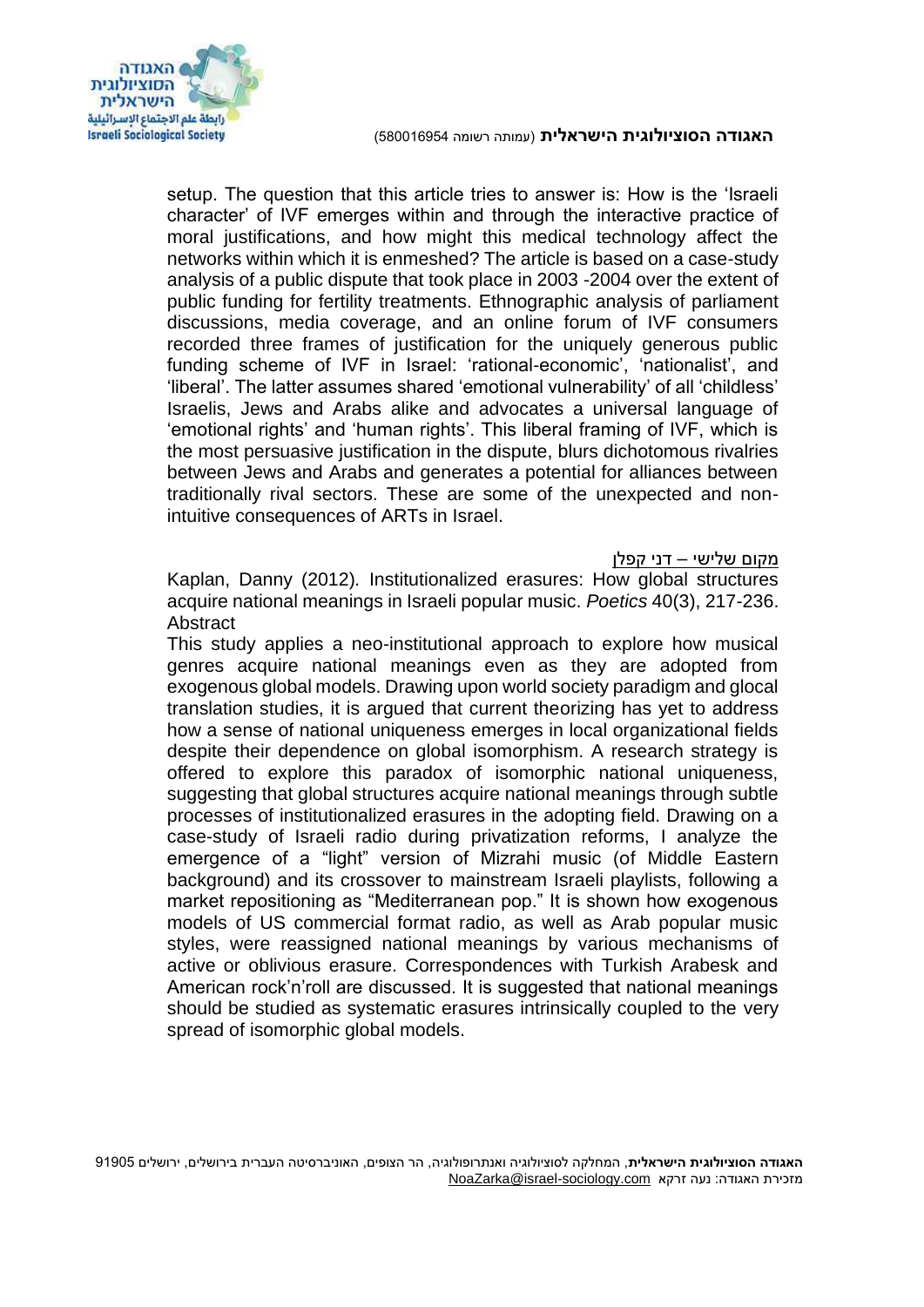

### **הזוכים בשנת 2013**

שני מקומות ראשונים – ניסים מזרחי ושירה עופר מקום ראשון – ניסים מזרחי

מעבר לגן ולג'ונגל :על גבולותיו החברתיים של שיח זכויות-האדם בישראל תקציר

מאמר זה עוסק בפער שבין האוניברסליות של מסר זכויות-האדם ,השוויון והצדק החברתי שנושאים ארגוני זכויות-אדם בישראל ,לבין הפרטיקולאריות החברתית של מבשריו ושל מתנגדיו .אחת מהשאלות המרכזיות שתידונה בו היא השאלה מדוע מתנגדות" אוכלוסיות המטרה "לאותו מסר אוניברסלי של שוויון ,צדק ושחרור שמוצע להן בלהט .הטענה המרכזית שתוצג בו היא כי הפוליטיקה האוניברסאלית נתפסת מנקודת מבט ליברלית כמפתח לתיקון חברתי ,נחווית על-ידי קבוצות שונות בחברה היהודית בישראל כאיום זהותי חמור .קבוצות אלה רואות במסר זכויות-האדם בעיה ולא פתרון .המסקנה שתעלה מניתוח זה היא כי עמדה ליברלית ,המודעת להנחותיה הנורמטיביות ומכירה בקיומם ובתקפותם של עולמות משמעות אלטרנטיביים ,חיונית ליצירתו של מרחב דיאלוגי .מרחב שכזה נחוץ הן להבטחת אופייה הדמוקרטי של ישראל והן לעיצובו של קיום חברתי משותף שהוא סולידרי ומכבד כאחד. המסגרת הפרשנית שתוצג במאמר זה אינה תחומה לגבולותיו של המקרה המקומי ,וביכולתה לשפוך אור על גילויי התנגדות למסר זכויות-האדם בהקשרים גלובליים .כך ,מציע מאמר זה מתווה ראשוני לניתוח סוציולוגי-ביקורתי שמבקש לחרוג הן מגבולותיו של המקרה הישראלי והן מגבולותיו של הדקדוק הליברלי ,המעצב את עולמם של ארגוני זכויות- האדם ,כמו גם את סדר היום התיאורטי והמחקרי של הסוציולוגיה והאנתרופולוגיה בנות- זמננו.

## מקום ראשון – שירה עופר

Revisiting the Gender Gap in Time-Use Patterns: Multitasking and Well-Being among Mothers and Fathers in Dual-Earner Families Abstract

This study suggests that multitasking constitutes an important source of gender inequality, which can help explain findings from previous research showing that mothers feel more burdened and stressed than fathers although they have relatively similar workloads. Using data from the 500 Family Study, including surveys and the Experience Sampling Method (ESM), the study examines the activities parents simultaneously engage in and how they feel when multitasking. Results indicate that mothers spend 10 more hours a week multitasking compared to fathers and that these additional hours are mainly related to time spent on housework and childcare. For mothers, these multitasking activities when at home and in public are associated with an increase in negative emotions, stress, psychological distress, and work-family conflict. By contrast, for fathers multitasking at home involves less housework and childcare and is not a negative experience. Several similarities by gender are also revealed. For both mothers and fathers multitasking in the company of spouse and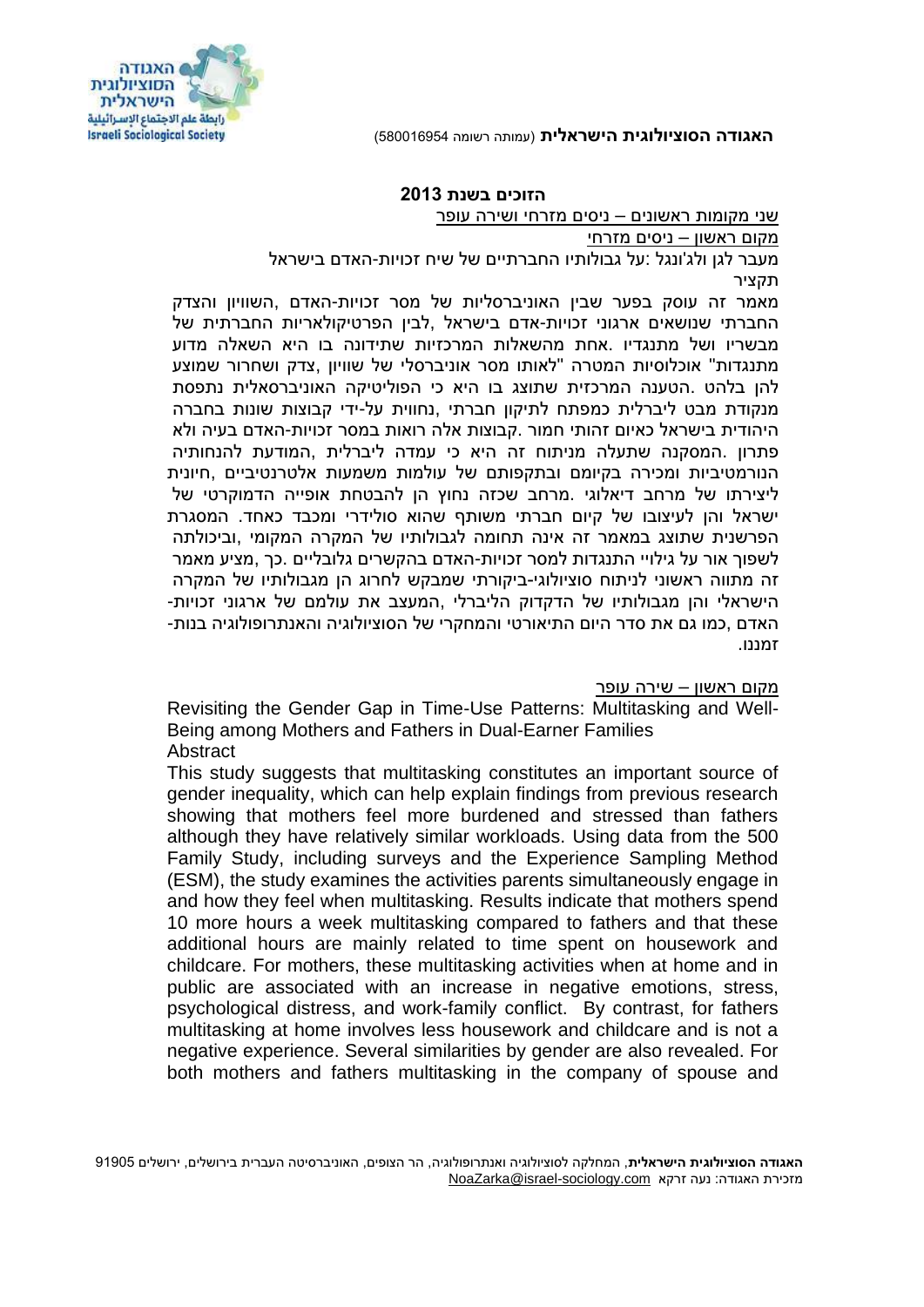

children are positive experiences whereas multitasking at work, although it is associated with an increased sense of productivity, is perceived as a negative experience.

**הזוכים בשנת 2012**

שני מקומות ראשונים – קארין אמית ואורי שוויד

מקום ראשון – אורי שוויד

The Temporal Structure of Scientific Consensus Formation **Abstract** 

This article engages with problems that are usually opaque: What trajectories do scientific de- bates assume, when does a scientific community consider a proposition to be a fact, and how can we know that? We develop a strategy for evaluating the state of scientific contestation on issues. The analysis builds from Latour's black box imagery, which we observe in scientific citation networks. We show that as consensus forms, the importance of internal divisions to the overall network structure declines. We consider substantive cases that are now considered facts, such as the carcinogenicity of smoking and the non-carcinogenicity of coffee. We then employ the same analysis to currently contested cases: the suspected carcinogenicity of cellular phones, and the relationship between vaccines and autism. Extracting meaning from the internal structure of scientific knowledge carves a niche for renewed sociological commentary on science, revealing a typology of trajectories that scientific propositions may experience en route to consensus.

מקום ראשון – קארין אמית

Amit, K. (2011) Social integration and identity of immigrants from the FSU, Western countries and Ethiopia in Israel, Ethnic and Racial Studies, 1-24. **Abstract** 

This study of immigrants' integration in Israel centers on one major subjective parameter, namely the immigrant's identity. To explain it we explore a series of possible factors: demographic variables, economic status, and human and social capital characteristics. Three recent immigrant groups are examined: from Western countries, from the former Soviet Union (FSU), and from Ethiopia. These immigrants came to Israel during the last two decades from different societies, following different immigration circumstances and various motives.

The findings, based on the 2007 Ruppin survey data, point to the significant impact of the identity as perceived by veteran Israelis on the immigrants' self-identity for the three groups under study. Also, different variables affect each of the immigrant groups. FSU immigrants behaved according to most of our hypotheses, whereas Western and Ethiopian immigrants did not.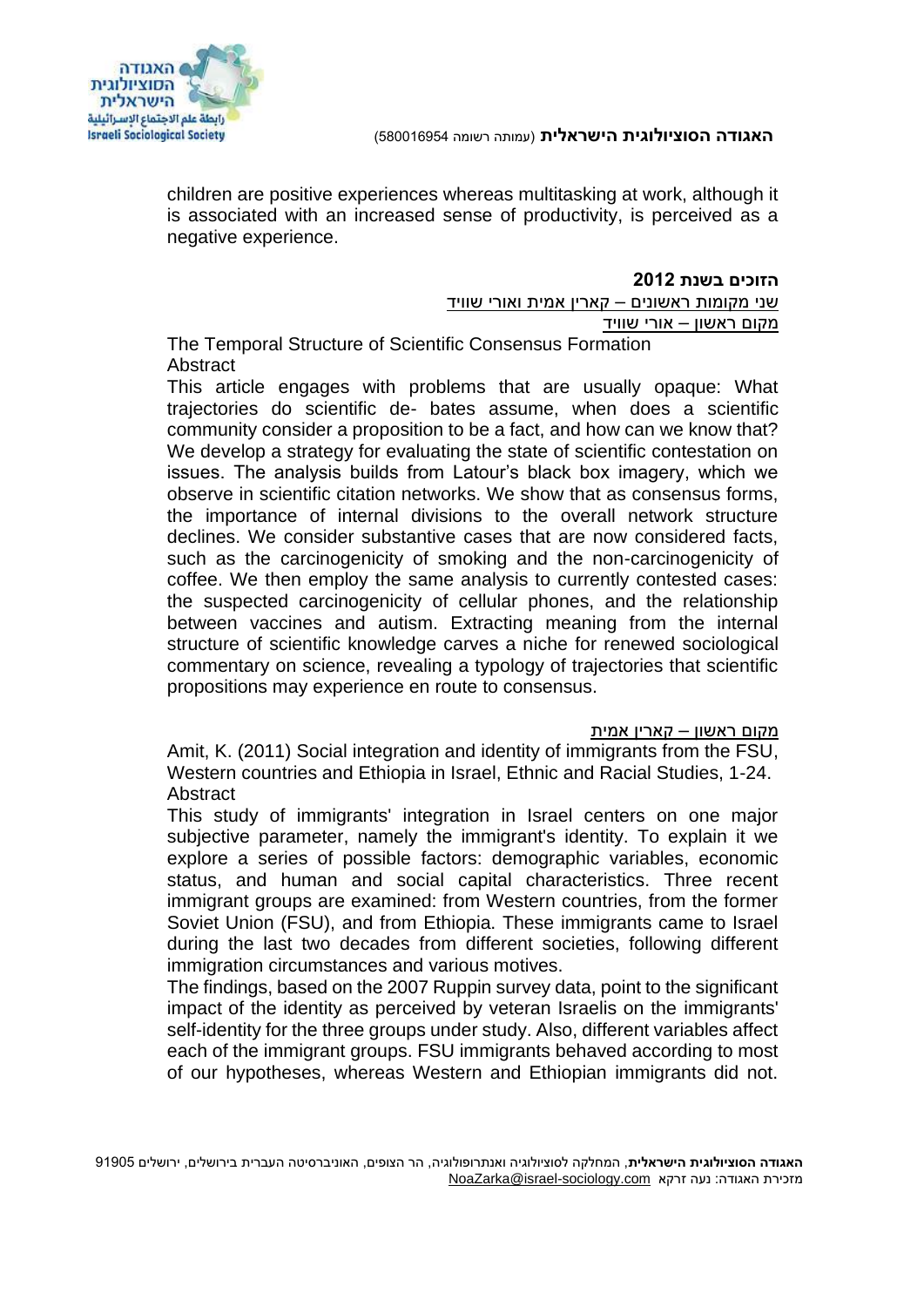

Findings are discussed in light of the debate on measuring and defining immigrants' identity.

מקום שני – שירלי בר לב

Performing a Crisis: Institutional Politics and the Construction of (ir)Responsibility

**Abstract** 

The paper adopts a performative perspective to examine how tangible spaces are produced *through* publicly contrived performances, with the intention of shaping organizational practices, mindsets and politics. We focused on the deliberate and consensual production of the Neonatal Intensive Care Unit (NICU) as a crisis zone – one that is ruled by turbulence and uncertainty. Severe shortage of funds and a public policy of abstention turned the NICU into a liminal space. Consequently, a new domain for the operation of power came into existence- one where life is put 'in question' and can be both protected and eliminated. By *way of paradox, operating under a continuing state of emergency created degrees of freedom for all involved, especially regarding the outcomes of care*.

## **הזוכים בשנת 2011**

מקום ראשון – הדס מנדל

Configurations of Gender Inequality: The Consequences of Ideology and Public Policy

Abstract

This paper gathers a wide range of indicators into distinctive profiles to show how configurations of gender economic inequality are shaped by both welfare state strategies and gender role ideologies. When multiple aspects of gender inequality are assembled together, it becomes evident that all societies exhibit both enderegalitarian and inegalitarian features. These tradeoffs can best be understood through the ideological and institutional contexts in which they are embedded. Empirical illustrations are provided for fourteen advanced societies by analyzing the major expressions of gender inequality; from women's economic wellbeing and financial autonomy, through labour force participation and continuity of employment, to occupational attainments and economic rewards. The analysis confirms the existence of distinctive profiles of gender inequality and their affinity to normative conceptions of the gender order and ideal types of welfare state institutions.

מקום שני – ערן פישר

Fisher, Eran. 2010. Contemporary Technology Discourse and the Legitimation of Capitalism. *European Journal of Social Theory*, 13: 229-52

**האגודה הסוציולוגית הישראלית**, המחלקה לסוציולוגיה ואנתרופולוגיה, הר הצופים, האוניברסיטה העברית בירושלים, ירושלים 91905 מזכירת האגודה: נעה זרקא NoaZarka@israel-sociology.com